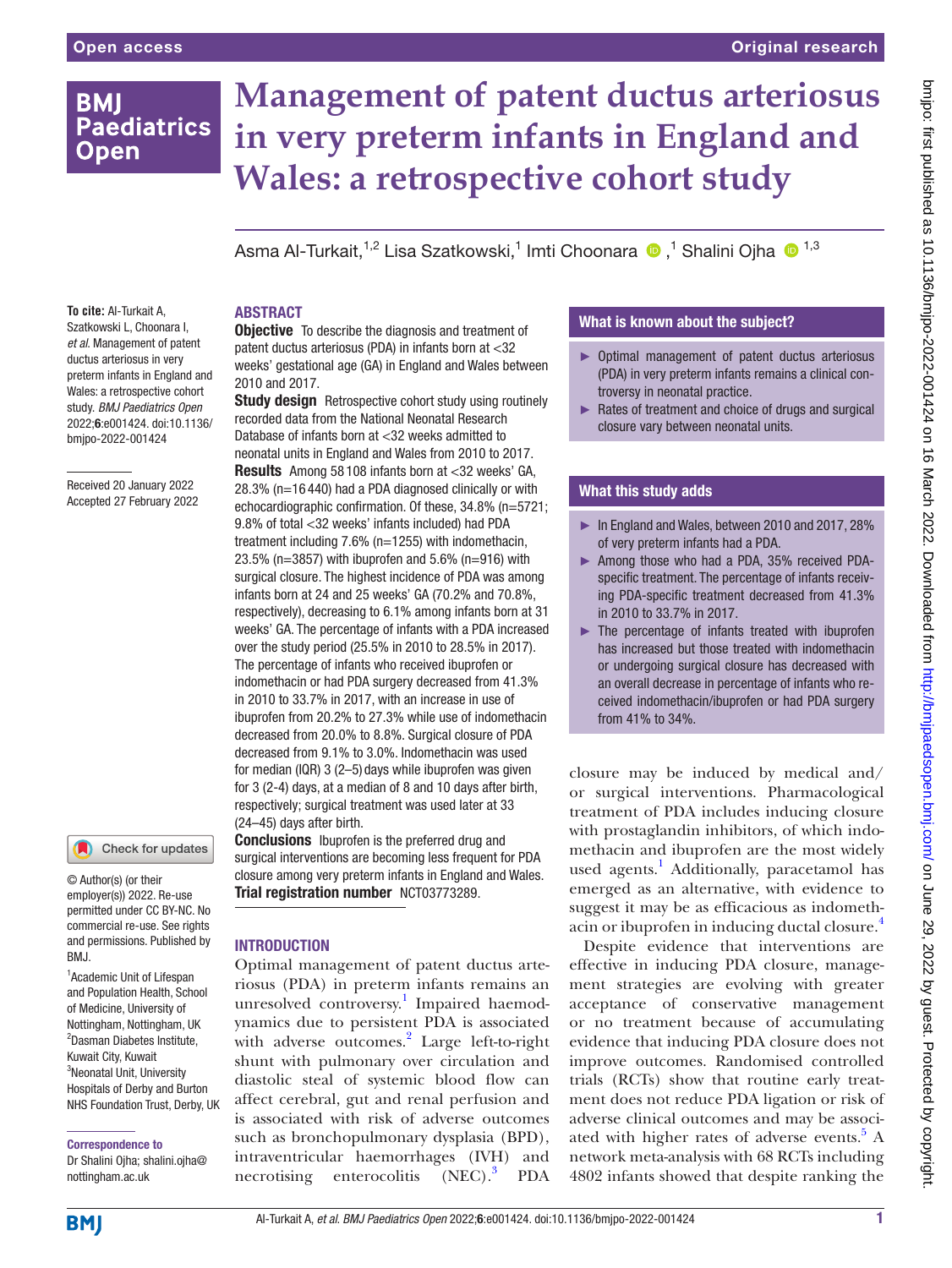worst in terms of PDA closure, no treatment was not associated with significantly higher odds of death, NEC, or IVH.<sup>[6](#page-7-3)</sup> Similarly, although surgical closure can be achieved by ligation or transcatheter occlusion and is associated with reduced mortality, surviving infants have increased risk of neurodevelopmental impairment.<sup>[1](#page-7-0)</sup>

These uncertainties lead to wide variations in practice.<sup>[7](#page-7-4)</sup> In a retrospective study of Canadian practice, Lokku *et al* reported that from 2006 to 2012 the rate of both phar-macotherapy and surgical ligation of PDA decreased.<sup>[8](#page-7-5)</sup> In a larger international study of PDA treatment rates across 139 neonatal units, Isayama *et al*, reported overall treatment rates ranging from 36% in Israel to 52% in Japan (ranging from 13% to 77% among the included neonatal units) for very low birth weight infants (<1500g birth weight) who survived at least 3days after birth.<sup>[9](#page-7-6)</sup> In this study, we aim to describe the use of PDA treatments in infants born at <32 weeks' gestational age (GA) in England and Wales and the change in prevalence of use of pharmacological agents and surgery from 2010 to 2017.

### **METHODS**

The National Neonatal Research Database (NNRD) records data of admissions to the 200 neonatal units in the UK Neonatal Collaborative. Infants born <32 weeks' GA who were admitted to a neonatal unit in England and Wales from 2010 to 2017, whose data are held in the NNRD, were included. We excluded infants if they were missing data on sex, birth weight, month of birth, or one or more days or episodes of care, were a late admission (>24 hours after birth) or had an extreme birth weight for GA (Z-score ≥+4 SD or ≤ −4SD). We extracted records of a diagnosis of PDA by searching the 'principal diagnosis at admission', 'daily diagnoses' and 'diagnoses at discharge' fields. Records of treatment for PDA were identified from the 'daily drugs' field and in the specific field for PDA treatment. We did not have sufficient information to determine how the PDA was diagnosed that is, whether the diagnosis was confirmed by an echocardiogram or made based on clinical signs and symptoms only.



<span id="page-1-0"></span>Figure 1 (A, B) Prevalence of diagnosis of patent ductus arteriosus (PDA) in infants born at <32 weeks' gestation in England and Wales from 2010 to 2017 by gestational age in completed weeks at birth (A) and by year of birth (B). (C, D) Treatment of PDA in infants born at <32 weeks' gestation in England and Wales from 2010 to 2017 by gestational age in completed weeks at birth (C) and by year of birth (D). The denominator for PDA prevalence is the total number of infants included in the study. The denominator for percentage of infants who received the drugs/surgery is the total of number of infants who had a PDA. Please note that the scale of the y-axis changes between (A/B) and (C/D).

ဥ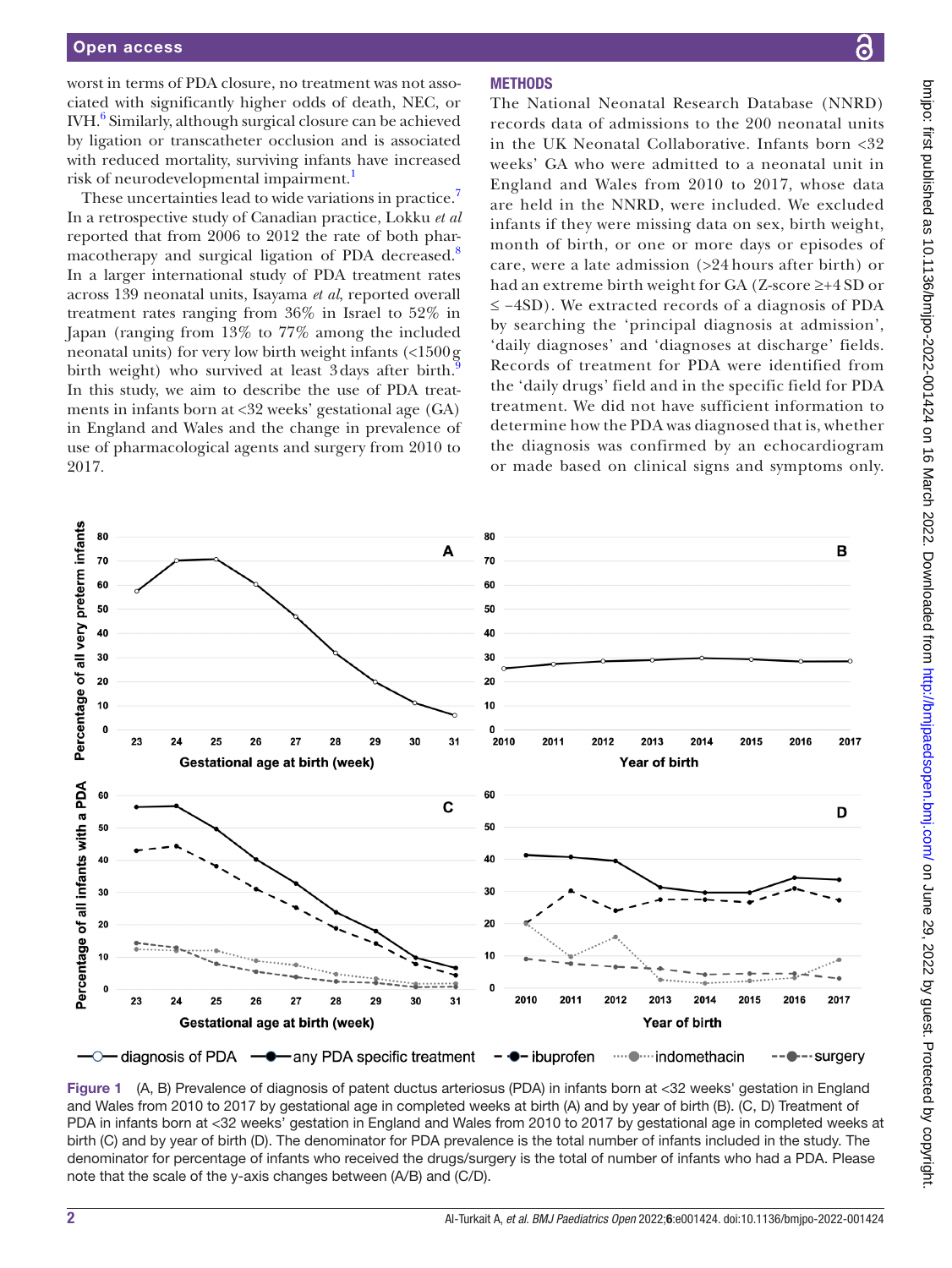| 2017 with and without a patent ductus arteriosus (PDA) |                 |                    |                                  |  |
|--------------------------------------------------------|-----------------|--------------------|----------------------------------|--|
| Infant characteristics                                 | <b>With PDA</b> | <b>Without PDA</b> | P value for difference           |  |
| $n (\%)$                                               | 16440 (28.3)    | 41 668 (71.7)      |                                  |  |
| Females, n (%)                                         | 7691 (46.8)     | 18905 (45.4)       | 0.002                            |  |
| Gestational age at birth (weeks), median (IQR)         | $27(25-28)$     | $30(28-31)$        | < 0.001                          |  |
| Birth weight (in g), mean (SD)                         | 969 (312)       | 1310 (360)         | < 0.001                          |  |
| Birth weight z-score, mean (SD)                        | $-0.15(0.94)$   | $-0.02(0.98)$      | < 0.001                          |  |
| Length of stay (days), median (IQR)                    | 80 (56-106)     | $42(31 - 59)$      | < 0.001                          |  |
| <b>Adverse outcomes</b>                                | <b>With PDA</b> | <b>Without PDA</b> | Adjusted OR (95% CI)*            |  |
| Bronchopulmonary dysplasia, n (%)                      | 5467 (33.3)     | 3071(7.4)          | 2.95 (2.80 to 3.12) <sup>+</sup> |  |
| Necrotising enterocolitis, n (%)                       | 1181(7.2)       | 760 (1.8)          | 1.96 (1.77 to 2.18) <sup>+</sup> |  |
| Late onset sepsis, n (%)                               | 10171 (61.9)    | 9836 (23.6)        | 2.72 (2.61 to 2.85) <sup>+</sup> |  |
| Death before discharge, n (%)                          | 1904 (11.6)     | 3477 (8.3)         | 0.30 (0.27 to 0.32) <sup>+</sup> |  |

<span id="page-2-0"></span>Table 1 Characteristics and outcomes of infants born at <32 weeks' gestational age in England and Wales from 2010 to

\*Adjusted for sex, gestational age and birth weight z-score <-2SD.

† P<0.05 with Bonferroni correction.

We created indicator variables for each day of care to show whether an infant was prescribed indomethacin, ibuprofen, and/or paracetamol, or received PDA surgery. Some infants, particularly in the first 3 years of the study period, had treatment for PDA recorded but did not have a recorded diagnosis. Given the specificity of treatment with indomethacin, ibuprofen and surgery, infants with these treatments recorded were deemed to have PDA even in the absence of a recorded diagnosis. We did not take prescription of paracetamol alone as indicative of PDA given that this is also, frequently, used for other indications.

We performed data management and analysis using STATA V.16.0 (Stata) with descriptive statistics to describe and compare the characteristics and clinical outcomes of infants with and without PDA. We plotted graphically the prevalence of diagnosis of PDA, and prevalence of use of pharmacological and surgical treatment, by GA at birth in completed weeks and by year of admission. For infants with PDA, we described the timing and duration of pharmacological and surgical treatment. Finally, we used multivariable logistic regression to compare the characteristics of infants diagnosed with PDA who did and did not receive treatment (indomethacin and/ or ibuprofen and/or surgery), adjusting for sex, GA at birth (completed weeks) and birth weight-for-GA z-score (<-2SD vs ≥−2SD). Given uncertainty about the indication for paracetamol use, infants with PDA whose only treatment was paracetamol were classified as untreated. In a sensitivity analysis, we excluded these infants from the comparison and conducted a comparison between those who received treatment with indomethacin and/or ibuprofen and/or surgery and those who had no treatment excluding those who had treatment with paracetamol only.

### RESULTS

The initial dataset included information on 61 919 infants born at <32 weeks' GA who were admitted to a neonatal unit in England and Wales from 2010 to 2017. After exclusions, 58 108 were retained for analysis. Of these, 28.3% (n=16 440) were deemed to have PDA, having either a recorded diagnosis and/or a record of a PDA-specific treatment (indomethacin and/or ibuprofen and/or underwent PDA surgery). [Figure](#page-1-0) 1A,B shows the percentage of all very preterm infants who were deemed to have a PDA by GA week at birth and year of birth, respectively. Highest percentages of infants with a diagnosis of PDA were among those born at 24 weeks' (70.2%) and 25 weeks' (70.5%) GAs reducing to 6.1% of 31 week infants. There was an increase in the percentage of infants with a PDA from 25.5% in 2010 to 28.5% in 2017.

[Table](#page-2-0) 1 describes and compares the characteristics and clinical outcomes of infants with and without PDA. Infants with PDA were more likely to be female, were born earlier, had a lower birth weight and lower birth weight-for-age z-score and longer length of stay compared with infants without PDA. After adjustment for GA at birth, sex and birth weight z-score, infants with PDA had higher odds of BPD, NEC and late onset sepsis, but a reduced odds of death before discharge. Although the percentage of infants who died before discharge was higher among those who had a PDA (11.6%) than among those who did not have a PDA (8.3%), after adjustment for confounders, the odds of death were reduced in the group that had PDA (adjusted OR, aOR (95% CI), 0.30 (0.27 to 0.32). This may be because of adjusting for GA at birth. Among infants born at 24- and 25 weeks' GA, 70% had a PDA and 40% died while at the other end, at 31 weeks' GA, 6% had a PDA and <2% died. After accounting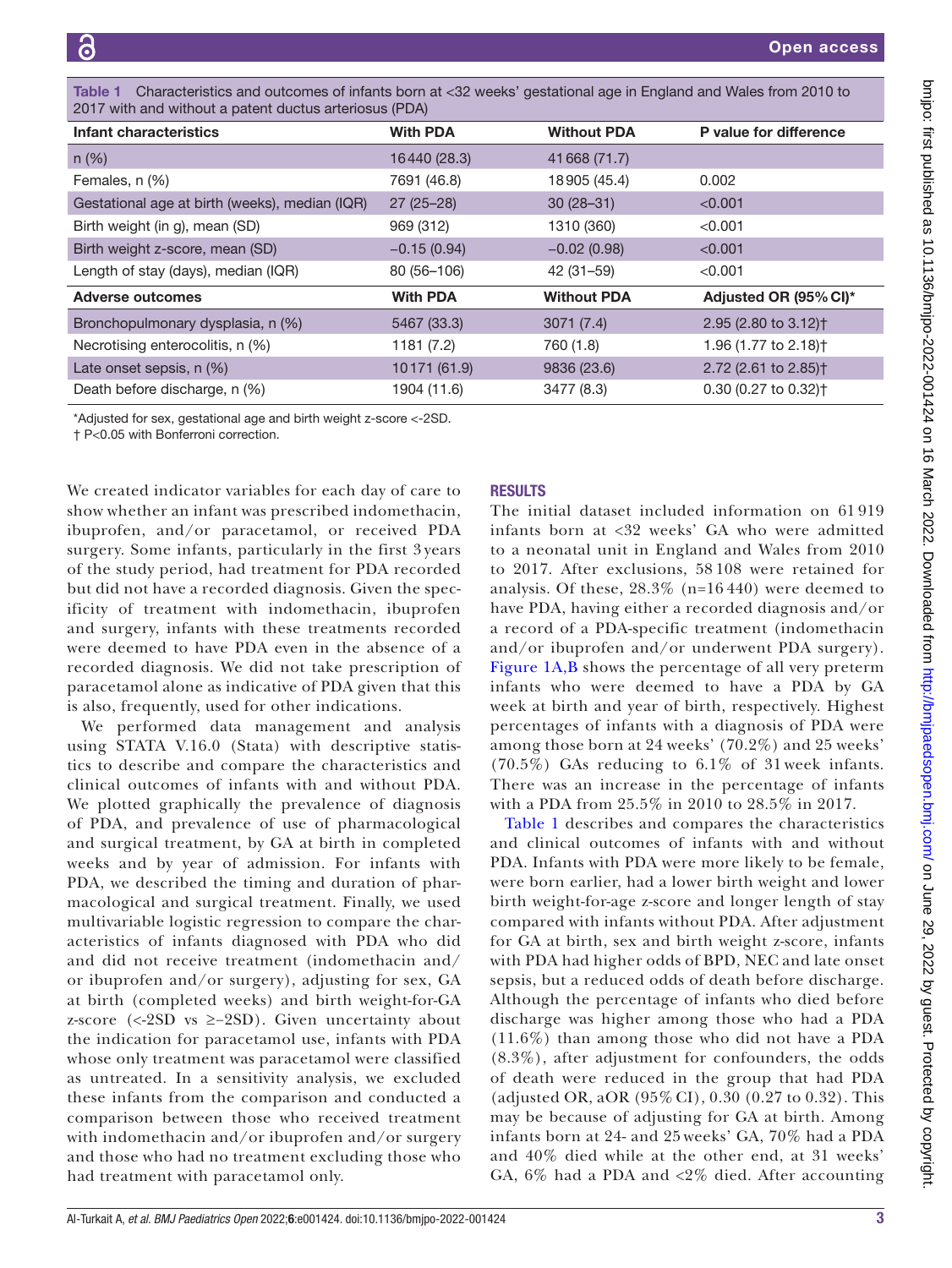| 2017 with and without a patent ductus arteriosus (PDA)                                                                                                               |                 |                                                                                                                                  |                                  |
|----------------------------------------------------------------------------------------------------------------------------------------------------------------------|-----------------|----------------------------------------------------------------------------------------------------------------------------------|----------------------------------|
| <b>Infant characteristics</b>                                                                                                                                        | <b>With PDA</b> | <b>Without PDA</b>                                                                                                               | P value for difference           |
| $n$ (%)                                                                                                                                                              | 10418 (59.5)    | 7083 (40.5)                                                                                                                      |                                  |
| Females, n (%)                                                                                                                                                       | 4834 (46.4)     | 3243 (45.8)                                                                                                                      | 0.423                            |
| Gestational age at birth (weeks), median (IQR)                                                                                                                       | $25(24-26)$     | $26(25-27)$                                                                                                                      | < 0.001                          |
| Birth weight (in g), mean (SD)                                                                                                                                       | 814 (185)       | 854 (204)                                                                                                                        | < 0.001                          |
| Birth weight z-score, mean (SD)                                                                                                                                      | $-0.13(0.85)$   | $-0.13(0.91)$                                                                                                                    | 0.573                            |
| Length of stay (days), median (IQR)                                                                                                                                  | 94 (74-117)     | $67(7-87)$                                                                                                                       | < 0.001                          |
| <b>Adverse outcomes</b>                                                                                                                                              | <b>With PDA</b> | <b>Without PDA</b>                                                                                                               | Adjusted OR (95% CI)*            |
| Bronchopulmonary dysplasia, n (%)                                                                                                                                    | 4324 (41.5)     | 1265 (17.9)                                                                                                                      | 3.10 (2.88 to 3.33) <sup>+</sup> |
| Necrotising enterocolitis, n (%)                                                                                                                                     | 977 (9.4)       | 317(4.5)                                                                                                                         | 2.05 (1.79 to 2.33) <sup>+</sup> |
| Late onset sepsis, n (%)                                                                                                                                             | 7549 (72.5)     | 2891 (40.8)                                                                                                                      | 3.67 (3.44 to 3.92) <sup>+</sup> |
| Death before discharge, n (%)                                                                                                                                        | 1625 (15.6)     | 2447 (34.5)                                                                                                                      | 0.21 (0.19 to 0.23) <sup>+</sup> |
| *Adjusted for sex, gestational age and birth weight z-score <-2SD.<br>+P<0.05 with Bonferroni correction.                                                            |                 |                                                                                                                                  |                                  |
| for the high risk of death at the lower GAs and other<br>confounders, a diagnosis of was PDA was associated<br>with a lower adjusted odds of death before discharge. |                 | 2017. Including those who received paracetamol, 48.<br>(n=7930; 12.7% of total <32 weeks' infants include<br>received treatment. |                                  |

<span id="page-3-0"></span>Table 2 Characteristics and outcomes of infants born at <28 weeks' gestational age in England and Wales from 2010 to

Tables [2 and 3](#page-3-0) show the comparisons between infants who were deemed to have a PDA with those who did not by GA subgroups (<28 weeks' GA and 28–31 weeks' GA, respectively). Among extremely preterm infants (<28 weeks' GA), 34.5% (n=2447/7083) died in the group that did not have a PDA while 15.6% (n=1625/10 418) died among those who had a PDA and the latter group had lower adjusted odds of death  $(aOR (95\% CI), 0.21 (0.19 to 0.23)).$ 

Of the 16440 infants with PDA, 34.8% (n=5721; 9.8% of total <32 weeks' infants included) received a PDA-specific treatment (indomethacin and/or ibuprofen and/or surgery) decreasing from 41.3% in 2010 to 33.7% in

2017. Including those who received paracetamol, 48.2% cluded)

Among the infants with a PDA, 26.9% (n=4428) of infants received ibuprofen, 7.6% (n=1255) indomethacin, and 23.5% (3857) paracetamol [\(table](#page-4-0) 4). 5.6% (n=916) of infants were recorded to have undergone PDA surgery. The majority of these (70%, n=641) received one or more pharmacological treatments prior to surgery. [Figure](#page-1-0) 1A shows the prevalence of diagnosis and treatment of PDA from 2010 to 2017 by GA at birth in completed weeks. PDA was more frequent in infants of lower GA with 70.2% of 24 weeks' GA infants and 70.8% of 25 weeks' infant having a PDA. The incidence reduced to 6.1% among infants born at 31 weeks' GA.

Table 3 Characteristics and outcomes of infants born at 28–31 weeks' gestational age in England and Wales from 2010 to 2017 with and without a patent ductus arteriosus (PDA)

| Infant characteristics                         |                 |                    |                                  |
|------------------------------------------------|-----------------|--------------------|----------------------------------|
| 40607                                          | <b>With PDA</b> | <b>Without PDA</b> | P value for difference           |
| $n (\%)$                                       | 6022 (14.8)     | 34585 (85.2)       |                                  |
| Females, n (%)                                 | 2857 (47.4)     | 15662 (45.3)       | 0.002                            |
| Gestational age at birth (weeks), median (IQR) | $29(28-30)$     | $30(29 - 21)$      | < 0.001                          |
| Birth weight (in g), mean (SD)                 | 1238 (304)      | 1403 (310)         | < 0.001                          |
| Birth weight z-score, mean (SD)                | $-0.19(1.07)$   | 0.01(0.99)         | < 0.001                          |
| Length of stay (days), median (IQR)            | 60 (46-75)      | $41(32 - 53)$      | < 0.001                          |
| Adverse outcomes                               | <b>With PDA</b> | <b>Without PDA</b> | Adjusted OR (95% CI)             |
| Bronchopulmonary dysplasia, n (%)              | 1143 (19.0)     | 1806 (5.2)         | 2.74 (2.51 to 2.99) <sup>+</sup> |
| Necrotising enterocolitis, n (%)               | 204(3.4)        | 443 (1.3)          | 1.79 (1.49 to 2.15) <sup>+</sup> |
| Late onset sepsis, n (%)                       | 2481 (41.2)     | 6730 (19.5)        | 2.04 (1.91 to 2.17) <sup>+</sup> |
| Death before discharge, n (%)                  | 279 (4.6)       | 1030 (3.0)         | 1.03 (0.89 to 1.20)              |

\*Adjusted for sex, gestational age and birth weight z-score <-2SD.

†P<0.05 with Bonferroni correction.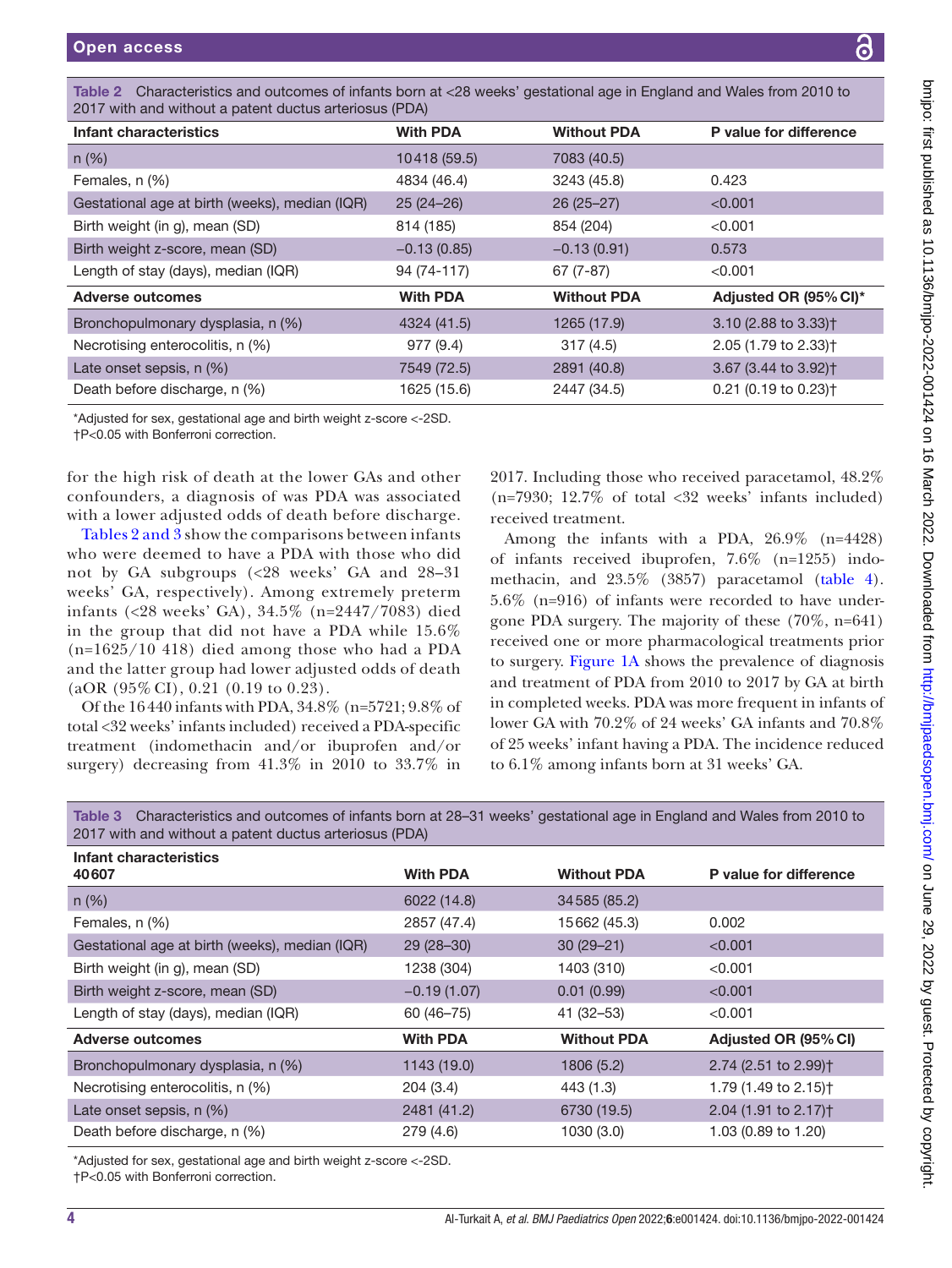| <b>Surgery</b> |
|----------------|
| 916(5.6)       |
| ΝA             |
| $33(24-45)$    |
| $29(28-31)$    |
|                |

<span id="page-4-0"></span>Table 4 Timing and duration of treatment for PDA among infants born at <32 weeks' gestational age in England and Wales from 2010 to 2017

PDA, patent ductus arteriosus; PMA, post-menstrual age.

[Figure](#page-1-0) 1C,D represents treatment by GA week at birth and by year of birth, respectively. It shows that the overall percentage of infants who received any treatment (ibuprofen and/or indomethacin and/or surgery) decreased from 41.3% in 2010 to 33.7% in 2017. In the same period, the use of ibuprofen increased from 20.2% to 27.3% while use of indomethacin decreased from 20.0% to 8.8%. Surgical closure of PDA decreased from 9.1% to 3.0%.

[Table](#page-4-0) 4 describes the timing and duration of treatment for PDA. All three pharmacological treatments were used for a median of 3days. The day after birth and postmenstrual age when the drug was first prescribed was much later for paracetamol compared with ibuprofen and indomethacin.

The characteristics and clinical outcomes of infants with PDA who were treated and those who were not treated with indomethacin and/or ibuprofen, and/or surgery are described and compared in [table](#page-4-1) 5. Infants with PDA who received treatment were less likely to be female, were born earlier, had a lower birth weight and lower birth weight-for-age z-score and longer length of stay compared with infants with PDA who were not treated. After adjustment for GA at birth, sex and birth weight z-score, infants who were treated had higher odds of BPD and late onset sepsis, but a reduced odds of NEC and death before discharge.

Tables [6 and 7](#page-5-0) show the comparisons between infants who were treated and those who were not treated with indomethacin and/or ibuprofen, and/or surgery by GA subgroups (<28 weeks' GA and 28–31 weeks' GA, respectively). Among the extremely preterm infants (born at <28 weeks' GA), the adjusted odds of BPD and late onset sepsis were higher while the adjusted odds of NEC and death before discharge was lower among those who were treated.

In the above analyses, among the infants in the group that was designated as not having received PDA treatment, there were 2209 infants who had received at least one dose of paracetamol sometime during their care. It is possible that some of this may have been for treating PDA. Therefore, we performed a sensitivity analysis where infants who only received paracetamol were excluded. The results were similar except that more treated infants had NEC (n=433/5721, 7.6%) when compared with those who were not treated (n=334/88510, 3.9%) giving a higher adjusted odds of NEC in the treated group (aOR 1.25, 95% CI 1.07 to 1.47).

<span id="page-4-1"></span>Table 5 Infants born at <32 weeks' gestational age with a patent ductus arteriosus (PDA) who received treatment vs those who did not in England and Wales from 2010 to 2017

| Infant characteristics                            | <b>Not treated</b> | <b>Treated</b> | P value for difference             |
|---------------------------------------------------|--------------------|----------------|------------------------------------|
|                                                   |                    |                |                                    |
| $n (\%)$                                          | 10791 (65.6)       | 5721 (34.8)    |                                    |
| Females, n (%)                                    | 5056 (47.2)        | 2635 (46.1)    | 0.003                              |
| Gestational age at birth (weeks), median<br>(IQR) | $27(26-29)$        | $26(24-27)$    | < 0.001                            |
| Birth weight (in g), mean (SD)                    | 1032 (327)         | 851 (241)      | < 0.001                            |
| Birth weight z-score, mean (SD)                   | $-0.14(0.97)$      | $-0.17(0.88)$  | 0.072                              |
| Length of stay (days), median (IQR)               | 75 (51-96)         | 97 (73-120)    | < 0.001                            |
| <b>Adverse outcomes</b>                           | <b>Not treated</b> | <b>Treated</b> | Adjusted OR (95% CI)*              |
| Bronchopulmonary dysplasia, n (%)                 | 2948 (27.5)        | 2519 (44.0)    | 1.49 (1.39 to 1.60) <sup>+</sup>   |
| Necrotising enterocolitis, n (%)                  | 784 (7.0)          | 433 (7.6)      | $0.73$ (0.64 to 0.83) <sup>+</sup> |
| Late onset sepsis, $n$ $(\%)$                     | 5856 (54.6)        | 4315 (75.4)    | 1.64 (1.52 to 1.77) <sup>+</sup>   |
| Death before discharge, n (%)                     | 1195 (11.1)        | 709 (12.4)     | $0.65$ (0.58 to 0.73) <sup>+</sup> |

\*Adjusted for sex, gestation age and birthweightbirth weight z-score <-2SD.

†P<0.05 with Bonferroni correction.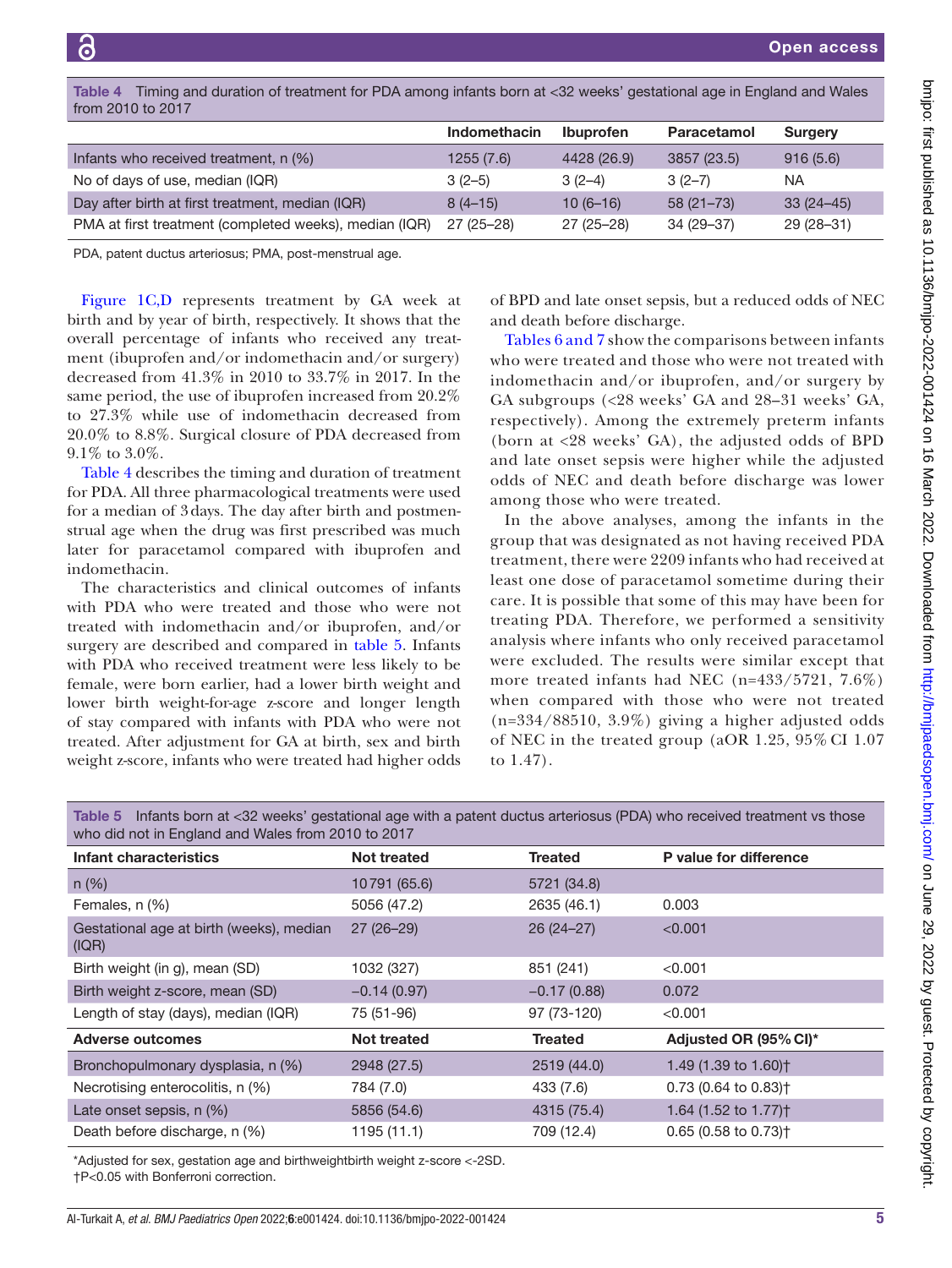bmipo: first published as 10.1136/bmipo-2022-001424 on 16 March 2022. Downloaded from http://bmipaedsopen.bmj.com/ on June 29, 2022 by guest. Protected by copyright on June 29, 2022 by guest. Protected by copyright. <http://bmjpaedsopen.bmj.com/> bmjpo: first published as 10.1136/bmjpo-2022-001424 on 16 March 2022. Downloaded from

<span id="page-5-0"></span>

| Table 6 Infants born at <28 weeks' gestational age with a PDA who received treatment vs those who did not in England and<br>Wales from 2010 to 2017 |                    |                                                                                                                  |                                                                                                                  |  |
|-----------------------------------------------------------------------------------------------------------------------------------------------------|--------------------|------------------------------------------------------------------------------------------------------------------|------------------------------------------------------------------------------------------------------------------|--|
| Infant characteristics                                                                                                                              | <b>Not treated</b> | <b>Treated</b>                                                                                                   | P value for difference                                                                                           |  |
| $n$ (%)                                                                                                                                             | 5718 (54.9)        | 4700 (45.1)                                                                                                      |                                                                                                                  |  |
| Females, n (%)                                                                                                                                      | 2647 (46.3)        | 2187 (46.5)                                                                                                      | 0.807                                                                                                            |  |
| Gestational age at birth (weeks), median (IQR)                                                                                                      | $26(25-27)$        | $25(24-26)$                                                                                                      | < 0.001                                                                                                          |  |
| Birth weight (in g), mean (SD)                                                                                                                      | 837 (190)          | 786 (174)                                                                                                        | < 0.001                                                                                                          |  |
| Birth weight z-score, mean (SD)                                                                                                                     | $-0.12(0.87)$      | $-0.13(0.83)$                                                                                                    | 0.544                                                                                                            |  |
| Length of stay (days), median (IQR)                                                                                                                 | 88 (69-110)        | $103(81 - 125)$                                                                                                  | < 0.001                                                                                                          |  |
| <b>Adverse outcomes</b>                                                                                                                             | <b>Not treated</b> | <b>Treated</b>                                                                                                   | Adjusted OR (95% CI)*                                                                                            |  |
| Bronchopulmonary dysplasia, n (%)                                                                                                                   | 2112 (36.9)        | 2212 (47.1)                                                                                                      | 1.42 (1.31 to 1.54) <sup>+</sup>                                                                                 |  |
| Necrotising enterocolitis, n (%)                                                                                                                    | 578 (10.1)         | 399 (8.5)                                                                                                        | 0.72 (0.63 to 0.82) <sup>+</sup>                                                                                 |  |
| Late onset sepsis, n (%)                                                                                                                            | 3847 (67.3)        | 3702 (78.8)                                                                                                      | 1.61 (1.47 to 1.76) <sup>+</sup>                                                                                 |  |
| Death before discharge, n (%)                                                                                                                       | 974 (17.0)         | 651 (13.9)                                                                                                       | $0.59$ (0.53 to 0.66) <sup>+</sup>                                                                               |  |
| *Adjusted for sex, gestation age and birth weight z-score <-2SD.<br>+P<0.05 with Bonferroni correction.<br>PDA, patent ductus arteriosus.           |                    |                                                                                                                  |                                                                                                                  |  |
| <b>DISCUSSION</b><br>In England and Wales, between 2010 and 2017, 28% of                                                                            |                    |                                                                                                                  | patent duct and moreover, if inducing ductal closure<br>can prevent or reduce the risk of occurrence or severity |  |
| very preterm infants were diagnosed to have a PDA and,<br>of them, over one-third were treated with ibuprofen,                                      |                    | of these common complications of prematurity. <sup>2</sup><br>Echocardiography is not routinely performed on all |                                                                                                                  |  |
|                                                                                                                                                     |                    |                                                                                                                  |                                                                                                                  |  |

Echocardiography is not routinely performed on all very preterm infants in the UK. We did not have the information to determine how the diagnosis was established. Infants with a PDA that was haemodynamically insignificant and was not treated may not have the diagnosis entered in the database. A diagnosis of PDA is more likely to have been recorded in the database for those infants who had clinical features of PDA and/or had an echocardiography. Such infants may have been more unwell and at a higher risk of the other morbidities and of dying as compared with those who had asymptomatic PDAs that were not evident on clinical assessment

Table 7 Infants born at 28–31 weeks' gestational age with a PDA who received treatment vs those who did not in England and Wales from 2010 to 2017

| Infant characteristics                         | <b>Not treated</b> | <b>Treated</b> | P value for difference             |
|------------------------------------------------|--------------------|----------------|------------------------------------|
| $n (\%)$                                       | 5001 (83.0)        | 1021 (17.0)    |                                    |
| Females, n (%)                                 | 2409 (48.2)        | 448 (43.9)     | 0.012                              |
| Gestational age at birth (weeks), median (IQR) | $29(28-30)$        | $28(28-29)$    | < 0.001                            |
| Birth weight (in g), mean (SD)                 | 1255 (306)         | 1150 (278)     | < 0.001                            |
| Birth weight z-score, mean (SD)                | $-0.16(1.07)$      | $-0.32(1.07)$  | < 0.001                            |
| Length of stay (days), median (IQR)            | $58(45 - 73)$      | $68(54 - 85)$  | < 0.001                            |
| <b>Adverse outcomes</b>                        | <b>Not treated</b> | <b>Treated</b> | Adjusted OR (95% CI)*              |
| Bronchopulmonary dysplasia, n (%)              | 836 (16.7)         | 307(30.1)      | 1.81 (1.54 to 2.13) <sup>+</sup>   |
| Necrotising enterocolitis, n (%)               | 170 (3.4)          | 34(3.3)        | $0.83$ (0.57 to 1.21) <sup>+</sup> |
| Late onset sepsis, n (%)                       | 1926 (38.5)        | 555 (54.4)     | 1.61 (1.40 to 1.86) <sup>†</sup>   |
| Death before discharge, n (%)                  | 221(4.4)           | 58 (5.7)       | 1.42 (1.05 to 1.90) <sup>+</sup>   |

\*Adjusted for sex, gestation age and birth weight z-score <-2SD.

Infants who had a PDA and survived to discharge had worse clinical outcomes with higher adjusted odds of BPD, NEC, IVH and late onset sepsis as compared with those who did not have a PDA. Delayed closure of the ductus is known to be associated with adverse outcomes including prolongation of need for respiratory support, BPD, pulmonary haemorrhage NEC, IVH, periventric-ular leukomalacia and cerebral palsy.<sup>[2](#page-7-7)</sup> However, it is not established whether these adversities are the direct consequences of haemodynamic instability due to the

†P<0.05 with Bonferroni correction.

PDA, patent ductus arteriosus.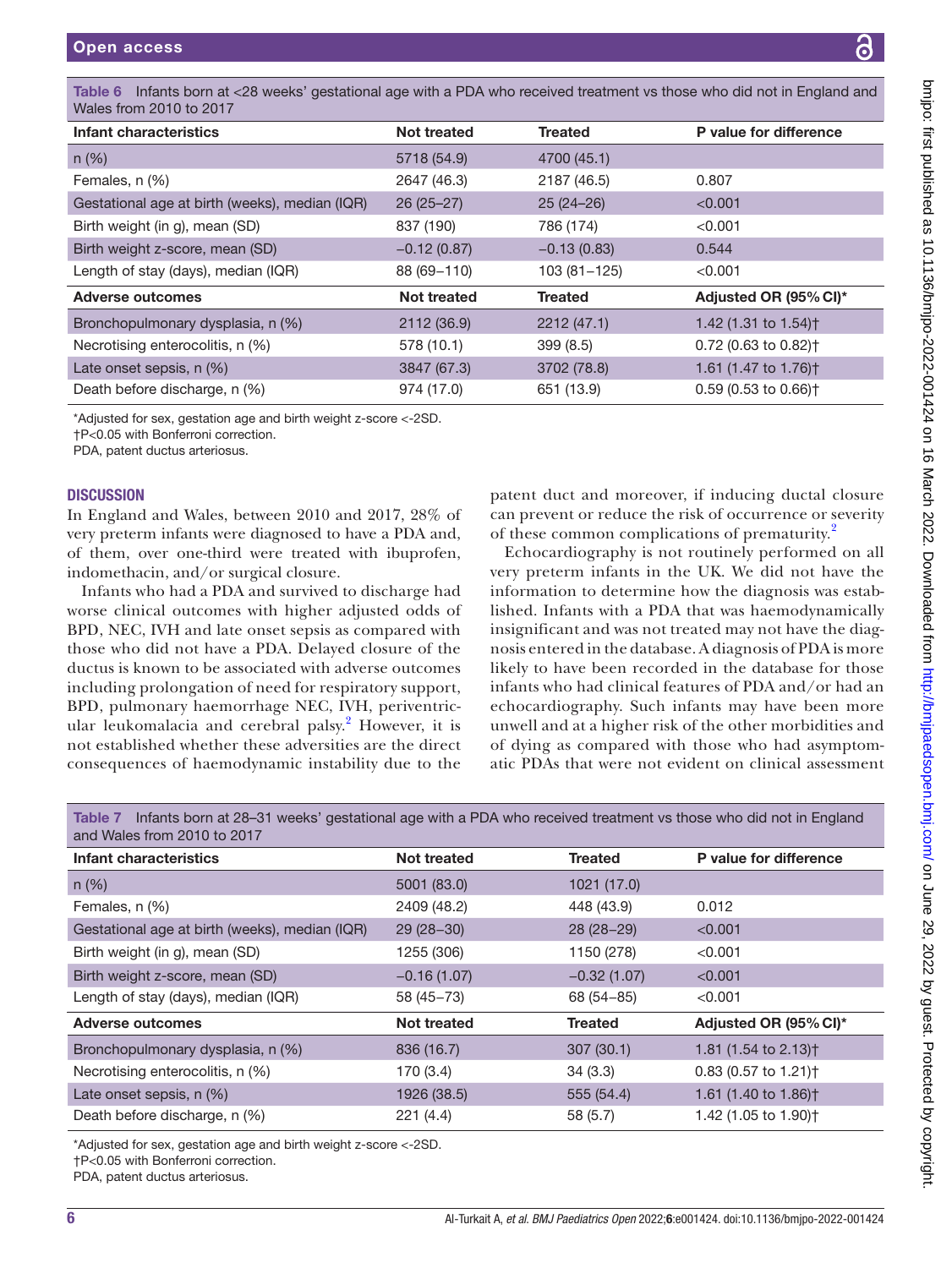and were therefore not recorded as a diagnosis. We found that a higher percentage of infants who had a PDA died before discharge however, after adjusting for confounders the odds of death was lower in the group that had a PDA. This reversal of the direction of the link between PDA and death before discharge was seen after adjustment for GA. Infants born at the lowest GA weeks' have the highest incidence of PDA and also have the highest mortality risk. In the subgroup analysis including only the extremely preterm infants, we found that the percentage who died was significantly higher in the group that did not have a PDA and the adjusted odds of death remained statistically significantly higher in that group even after adjustment for GA. We did not exclude early deaths and infants who survived were more likely to have undergone a clinical or echocardiographic evaluation resulting in a diagnosis of PDA as compared with those who did not live long enough for such a diagnosis to be made. We have reported similar confounding in other reports $10$  and such survival bias is a recognised limitation of observational studies particularly in a population such as extremely preterm infants where there is a high risk of early deaths.

Overall, ibuprofen was the most frequently chosen pharmacological agent for PDA closure. In 2011, indomethacin and ibuprofen were used in similar numbers of infants with PDA. Over the study period, use of ibuprofen increased and that of indomethacin decreased such that ibuprofen was more than three times more frequently used as compared with indomethacin (27.3% vs 8.8%) in 2017. We analysed treatment with paracetamol separately. The NNRD does not include information on the indication of drug use and while indomethacin and ibuprofen are almost exclusively used for PDA closure, paracetamol may be prescribed for other indications. Similarly, it is possible that some use of indomethacin, particularly when given on the first day after birth, may have been for prevention of IVH and not following a PDA diagnosis although such treatment may then have reduced the possibility of the infant needing further treatment for  $\text{PDA}^{11}$  $\text{PDA}^{11}$  $\text{PDA}^{11}$  We found that the median first day of use of ibuprofen and indomethacin were 10 and 8 days after birth, respectively, when they may have been used for targeted closure of PDA, while the median first day of use of paracetamol was day 58. Although such later use of paracetamol may have been for PDA closure after other agents had failed, it is likely that this reflects use as analgesic-antipyretic coinciding with the first set of routine immunisations which occur around this time.

Infants who were treated were more likely to be boys, were more premature, smaller, and had lower birthweight-for-age z-scores. This is similar to other studies<sup>[9](#page-7-6)</sup> although Isayama *et al* found no difference in the percentage of male infants between the treated and untreated groups. When compared with those not treated, we found that those who were treated had

higher adjusted odds of adverse clinical outcomes. This may again be a limitation of the observational design of our study that is, confounding by indication where sicker infants are more likely to be treated for their PDA and also more likely to experience the adverse outcomes. Evidence from meta-analyses of RCTs suggests no difference in such outcomes when comparing treatment with medications to conservative management.[6](#page-7-3) Lokku *et al* showed, in a Canadian cohort, that increase in conservative management of PDA was associated with reduction in a composite of adverse outcomes.<sup>[8](#page-7-5)</sup> Similarly, Okulu *et al*<sup>[12](#page-7-10)</sup> reported that in the cohort of 1193 infants born at 24 to 28 weeks' gestation, 24% with echocardiographically confirmed moderate-to-large PDA were managed conservatively. Although they did not find any difference in the rates of BPD, infants who were treated had a higher rate of death (OR (95% CI), 1.82 (1.15 to 2.89) when compared with those who were not treated<sup>[12](#page-7-10)</sup> similar to our finding that the adjusted odds of death before discharge was lower among the infant with PDA who did not receive treatment, particularly among the extremely preterm infants (aOR (95% CI), 0.59 ((0.53 to 0.66)). The recent PDA-TOLERATE trial<sup>[5](#page-7-2)</sup> reported more deaths among those who received early routine treatment as compared with those who were treated conservatively although the difference was not statistically significant. Continuing the controversy, a multi-national study of association of PDA treatment with adverse outcomes showed that both high and low rates of PDA treatment were associ-ated with death or severe neurological injury.<sup>[9](#page-7-6)</sup> In this study the overall treatment rate was 45% and authors found that adverse outcomes including death, severe neurological injury, and NEC were less common in the neonatal units that followed a moderate approach to PDA treatment.<sup>[9](#page-7-6)</sup>

We found that among those with a PDA, 5.6% had surgical ligation at a mean age of 33 days. The majority (70%) of these infants had received previous pharmacological treatment. The recent British Paediatric Surveillance Unit study by Warnock *et al* showed that between September 2021 and September 2013, 263 infants underwent PDA surgery with inability to wean from respiratory support and haemodynamically significant PDA cited as the most common reasons for surgical intervention.<sup>[13](#page-7-11)</sup> Similar to our findings, the median age at surgical intervention was 33 days and 66% had received prior medical therapy. It should be noted that the group included in Warnock *et al*, are very likely a subset of the cohort included in our current study.

Although meta-analyses show that treating PDA does not improve important clinical outcomes, the continued high rates of clinicians opting for treating PDAs may result from the unresolved issues in this area. Most trials included in these meta-analyses allowed openlabel rescue treatment in both groups, resulting in high rates of treatment (ranging from  $26\%$  to  $85\%)^3$  $85\%)^3$  in those